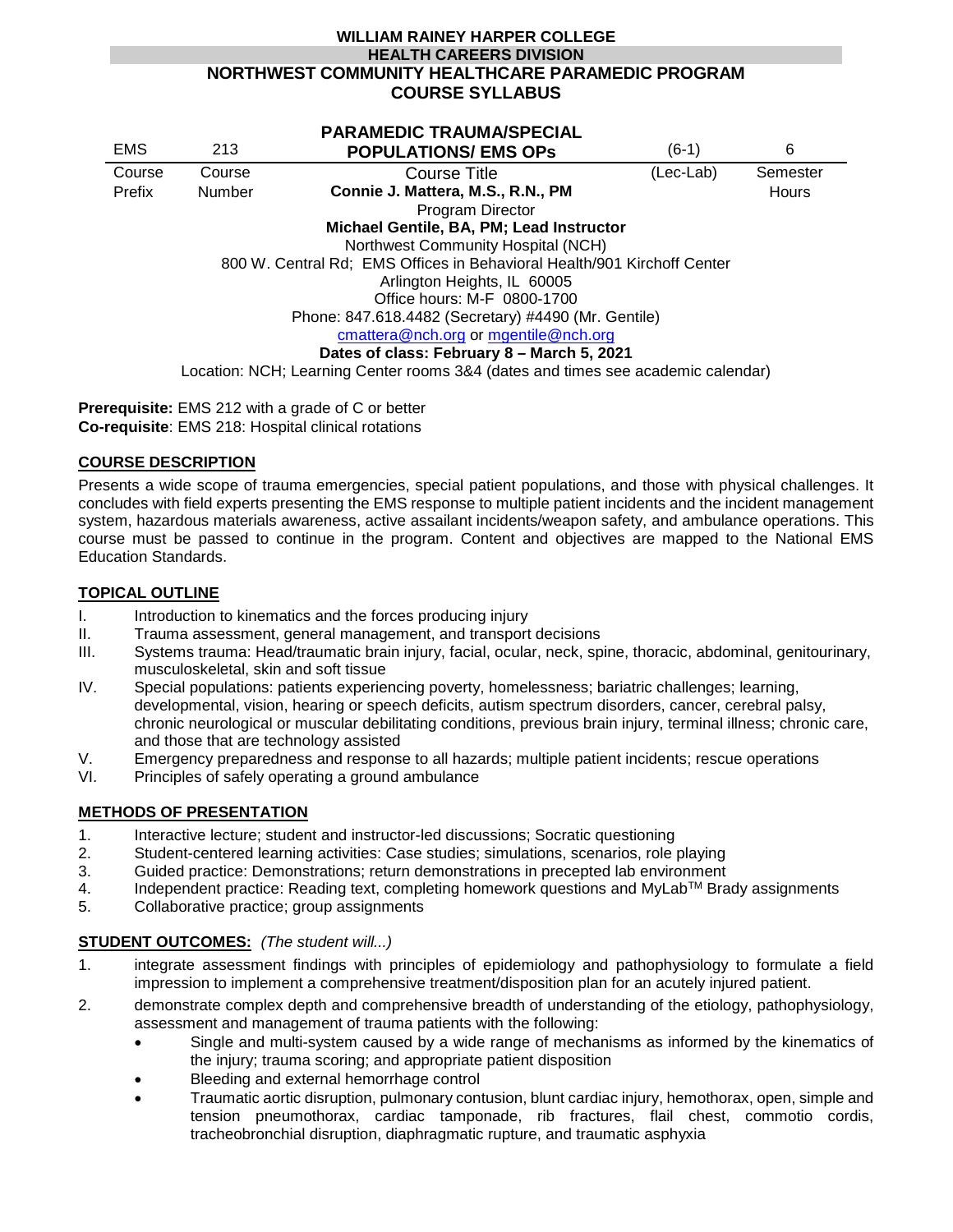## Syllabus EMS 213 Paramedic Trauma/Special Populations/EMS Operations page 2

- Abdominal vascular injury, solid and hollow organ injuries, blunt versus penetrating mechanisms, evisceration, retroperitoneal injuries, and injuries to the external genitalia
- Upper and lower extremity orthopedic trauma, open fractures, closed fractures, dislocations, sprains/strains, pelvic fractures, amputations/replantation; crush syndrome, compartment syndrome, and suspension injury
- Wounds: open and closed: avulsion, bite, contusion, hematoma, impaled objects (including taser barbs), incision, laceration, and puncture; high pressure injection
- Burns: thermal, chemical, electrical, inhalation, UV, radiation
- Skull fractures, penetrating neck trauma, laryngotracheal injuries, spine trauma, mandibular fractures
- Traumatic brain injury, spinal cord injury, spinal shock, and neurogenic shock
- Trauma in the pregnant, geriatric patient and cognitively impaired patient
- 3. demonstrate fundamental depth and foundational breadth of understanding of the etiology, pathophysiology, assessment and management of trauma patients with the following:
	- Pediatric fractures, tendon laceration/transection/ rupture (Achilles and patellar),
	- Unstable facial fractures, open and closed globe ocular injuries/orbital fractures, perforated tympanic membrane; foreign objects, dental trauma
	- Cauda equina syndrome, nerve root injury, peripheral nerve injury
- 4. integrate assessment findings with principles of pathophysiology and knowledge of psychosocial needs to formulate a field impression and implement a comprehensive treatment/disposition plan for patients with special challenges including, but not limited to: abuse, neglect, homelessness, poverty, bariatrics, technology dependent, hospice/ terminally ill, tracheostomy care/dysfunction, homecare, sensory deficit/loss and developmental disability.
- 5. demonstrate complex depth and comprehensive breadth of understanding relative to the risks and responsibilities and operational roles to ensure patient, public, and personnel safety when participating in an emergency response; multiple patient incidents; operating at the scene of a natural or man-made disaster; integrating with an aeromedical service; accessing patients from entrapment; and responding to incidents with hazardous materials, active assailants and/or use of deadly force weapons.
- 6. demonstrate psychomotor mastery at the precision level in assessing patients following trauma and those with special challenges; obtaining and using information from patient monitoring devices including (but not limited to) readings for noxious gasses, radiation, and/or hazardous materials; external hemorrhage control including hemostatic dressings and tourniquets; decontamination procedures; using autoinjectors for cholinergic poisonings; primary and secondary triage and use of the state-approved triage tag; applications of splints and bandages; selective spine precautions; eye irrigation and burn wound care; troubleshooting a tracheostomy or stoma with obstruction or tube dislodgement; transporting a patient with an NG/OG or gastric tube; central line; CSF shunt; or indwelling urinary catheter using National Scope of Practice models, those adopted by IDPH, and as specified in the Program Procedure Manual.
- 7. characterize the professional behaviors stated in the program affective objectives.

# **METHODS OF EVALUATION**

- Formative and summative evaluation of student performance in all domains of learning
	- o Cognitive objectives: quizzes; modular written examination<br>
	o Psychomotor objectives: Precepted labs: practical exams
	- Psychomotor objectives: Precepted labs; practical exams
	- o Affective objectives: Observation against criterion based rubric
- Student evaluation of program and faculty

**COURSE GRADING POLICIES:** Specified in the NCH Paramedic Program Student Handbook.

# **ASSIGNMENTS**

- Daily: assigned text, handout readings are listed in the Academic Calendar and on each topic handout
- Homework questions for each topic are included at the back of the student outline handout and should be completed initially as independent study. Students are encouraged to collaborate on homework answers before each class starts and they are submitted. An EMS instructor will inspect completed questions and note any incomplete work.
- Individual or group projects/assignments/presentations are defined in the class Academic Calendar. Additional work will be assigned and tracked for 100% completeness in MyLab™ BRADY.